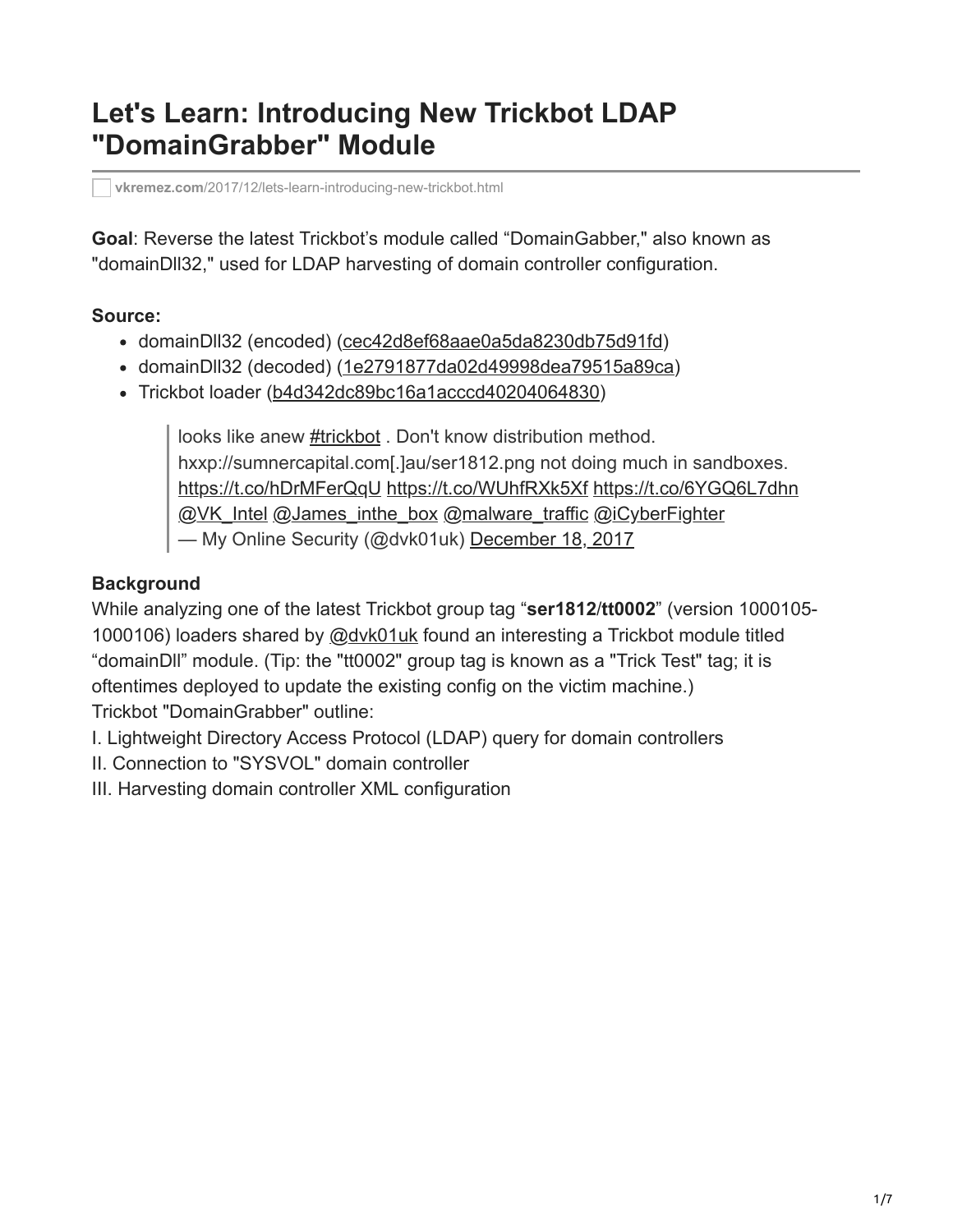

As usual, the decoded module contains four Trickbot exported functions:

**Start** 

**Control** 

**FreeBuffer** 

Release

The observed Trickbot main config module was as follows (**version 1000106**):

<mcconf>

```
 <ver>1000106</ver>
```

```
 <gtag>tt0002</gtag>
```
<servs>

 <srv>200.111.97[.]235:449</srv> <srv>177.250.126[.]51:449</srv> <srv>94.250.253[.]142:443</srv> <srv>82.146.48[.]44:443</srv> <srv>80.87.199[.]190:443</srv> <srv>82.146.49[.]135:443</srv> <srv>82.146.48[.]187:443</srv> <srv>37.46.133[.]10:443</srv> <srv>92.53.91[.]15:443</srv> <srv>188.120.243[.]242:443</srv> <srv>92.53.66[.]177:443</srv>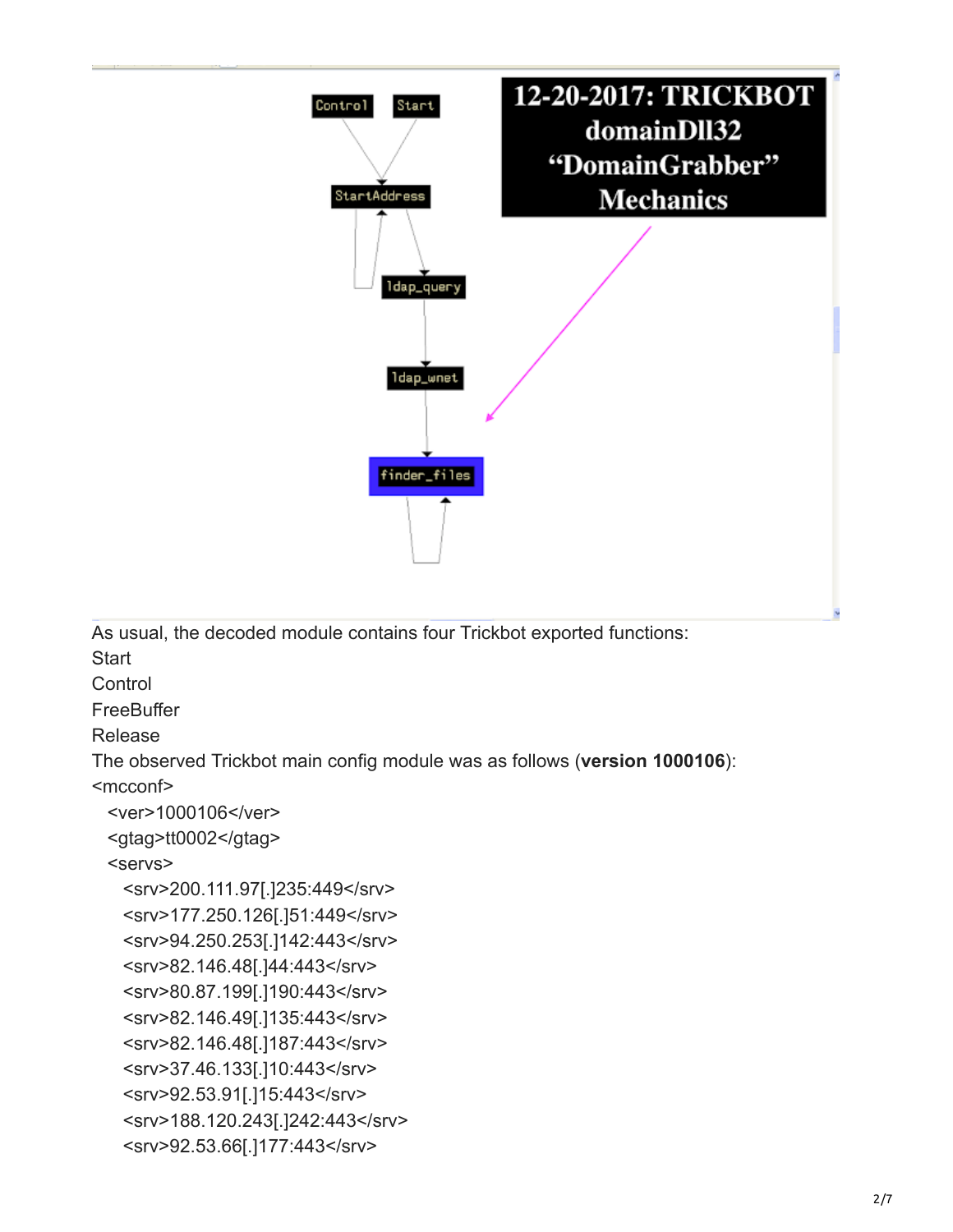<srv>92.53.78[.]228:443</srv> <srv>92.53.66[.]162:443</srv> <srv>82.146.48[.]243:443</srv> <srv>37.46.131[.]45:443</srv> <srv>78.24.218[.]168:443</srv> <srv>37.46.133[.]14:443</srv> <srv>62.109.17[.]228:443</srv> <srv>82.146.61[.]103:443</srv> <srv>82.146.61[.]140:443</srv> <srv>82.146.61[.]247:443</srv> <srv>92.63.96[.]24:443</srv> <srv>194.87.232[.]167:443</srv> <srv>185.158.114[.]164:443</srv> <srv>37.230.112[.]104:443</srv> <srv>194.87.103[.]83:443</srv> <srv>92.53.91[.]113:443</srv> <srv>37.230.113[.]100:443</srv> <srv>95.213.195[.]221:443</srv> <srv>37.230.113[.]118:443</srv> <srv>194.87.238[.]4:443</srv> <srv>194.87.98[.]166:443</srv> <srv>195.2.253[.]125:443</srv> <srv>94.250.248[.]168:443</srv> <srv>179.43.160[.]53:443</srv> <srv>37.46.133[.]251:443</srv> <srv>194.87.144[.]222:443</srv> </servs>

<autorun>

```
 <module name="systeminfo" ctl="GetSystemInfo" />
```
<module name="injectDll" />

</autorun>

</mcconf>

#### **Summary**

"domainDll32," compiled via 'GCC: (Rev1, Built by MSYS2 project) 7.2.0,' allows Trickbot operators to collect domain controller information once they are already on the compromised machine. This module is internally called "**DomainGrabber**" and accepts command "**getdata**" in order to start harvest domain information. domainDll appears to be aimed at exploiting networks with unsecured domain controllers.

More specifically, this module targets "SYSVOL" for domain configuration information data. According to [Microsoft,](https://social.technet.microsoft.com/wiki/contents/articles/24160.active-directory-back-to-basics-sysvol.aspx) "*SYSVOL is simply a folder which resides on each and every domain [controller within the domain. It contains the domains public files that need to be accessed by](http://social.technet.microsoft.com/wiki/contents/articles/16757.active-directory-glossary.aspx#Domain_Controller) clients and kept synchronised between domain controllers. The default location for the*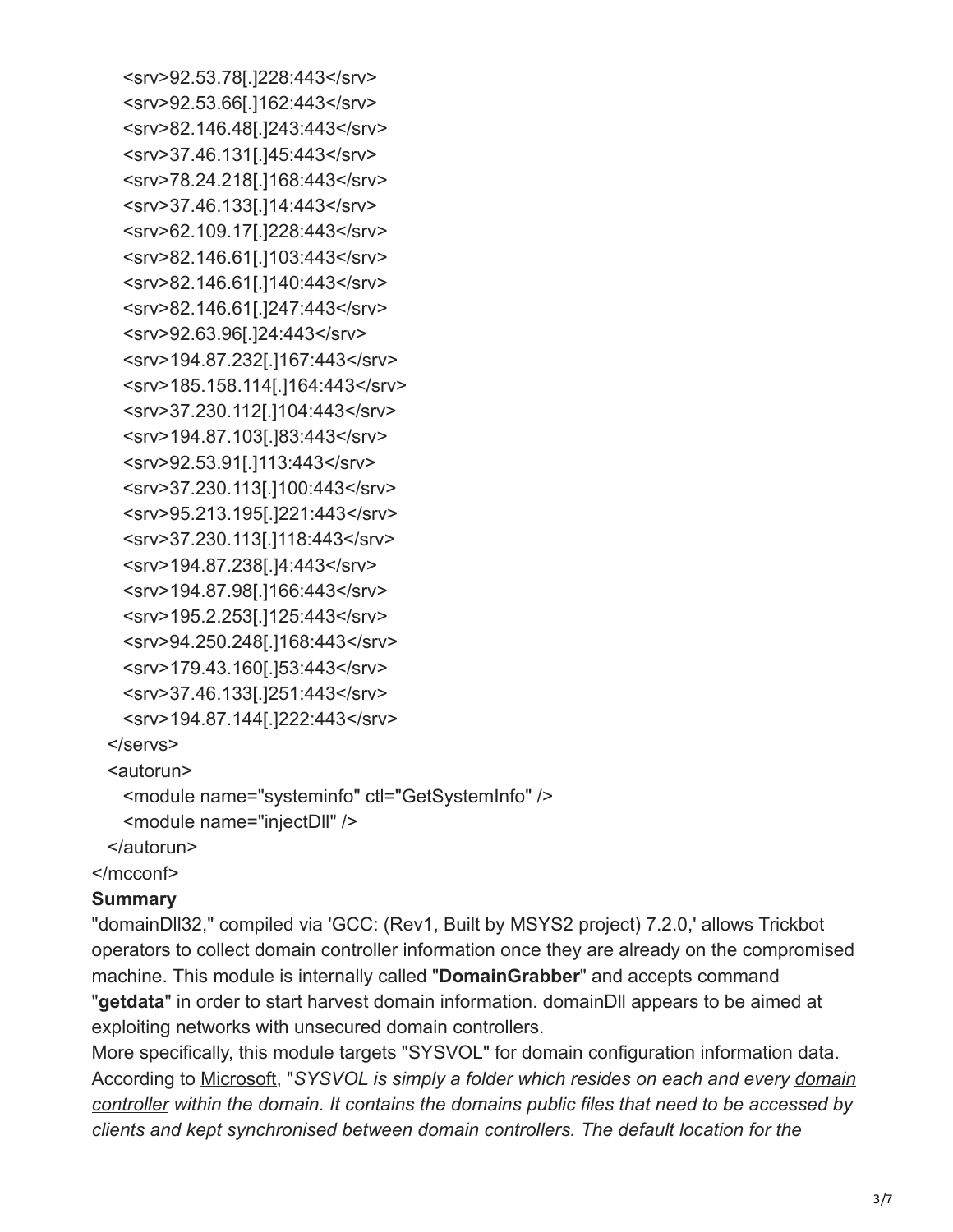*SYSVOL is C:\Windows\SYSVOL although it can be moved to another location during the promotion of a domain controller. It's possible but not recommended to relocate the SYSVOL after [DC](http://social.technet.microsoft.com/wiki/contents/articles/16757.active-directory-glossary.aspx#DC) promotion as there is potential for error. The SYSVOL folder can be accessed through its share \\domainname.com\sysvol or the local share name on the server \\servername\sysvol.*"

What is more, SYSVOL stores various logon scripts, group policy and domain configuration XML data that is synchronized among all domain controllers in the network. Essentially, Trickbot grabs credential and group policy information stored in SYSVOL as follows: groups.xml services.xml scheduledtasks.xml datasources.xml printers.xml drives.xml

Sean Metcalf has an interesting [write-up](https://adsecurity.org/?p=2362) on how LDAP can be exploited for credential and information harvesting highlighting this similar approach leveraged by the Trickbot gang.

Have you scanned the SYSVOL share on your DCs for Group Policy Preference passwords recently?

Hint: attackers hav[ehttps://t.co/wGiESxYnOx](https://t.co/wGiESxYnOx) [pic.twitter.com/xf8G2y8L0C](https://t.co/xf8G2y8L0C) — Sean Metcalf (@PyroTek3) [May 30, 2017](https://twitter.com/PyroTek3/status/869559165747945472?ref_src=twsrc%5Etfw)

I. This Trickbot module was programmed leveraging Active Directory Service Interfaces (ADSI) APIs to query LDAP.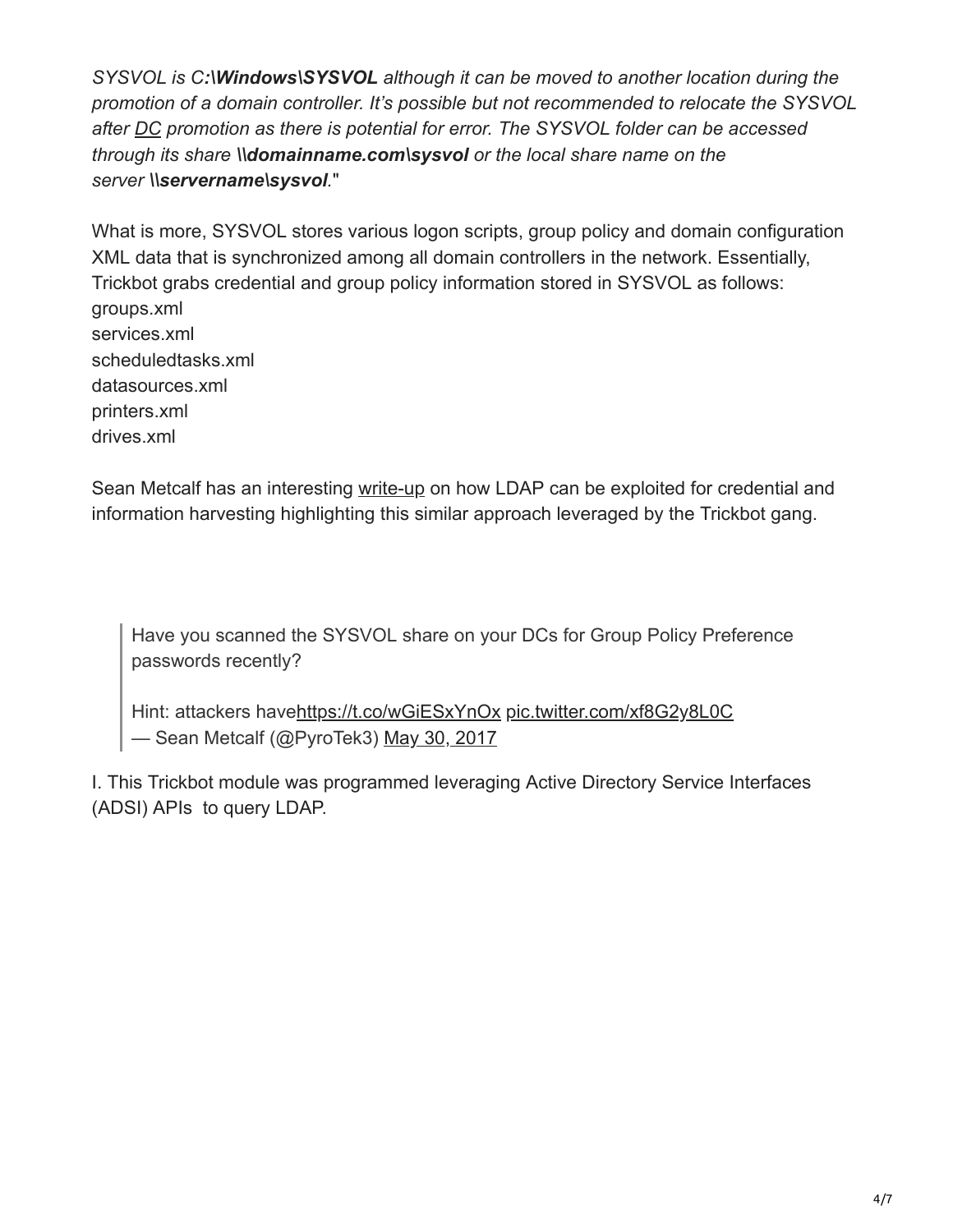

# **IIDFromString "{001677D0-FD16-11CE-ABC4-02608C9E7553}**

IID\_IADsContainer is defined as 001677D0-FD16-11CE-ABC4-02608C9E7553

# **ads\_open = ADsOpenObject("G", 0, 0, 1u, &iid, &v11);**

DsOpenObject function binds to an ADSI object using explicit user name and password starting with the letter "G"

### **IIDFromString(L"{00020404-0000-0000-C000-000000000046}", &iid);**

The GUID associated with the IEnumVARIANT interface

### **IIDFromString(L"{109BA8EC-92F0-11D0-A790-00C04FD8D5A8}", &iid);**

-IID\_IDirectorySearch is defined as 109BA8EC-92F0-11D0-A790-00C04FD8D5A8

The module queries all domain controllers as follows:

(&(objectCategory=computer)

(userAccountControl:1.2.840.113556.1.4.803:=8192))

II. Trickbot connects to domain controller and queries SYSVOL leveraging parsing the aforementioned LDAP query.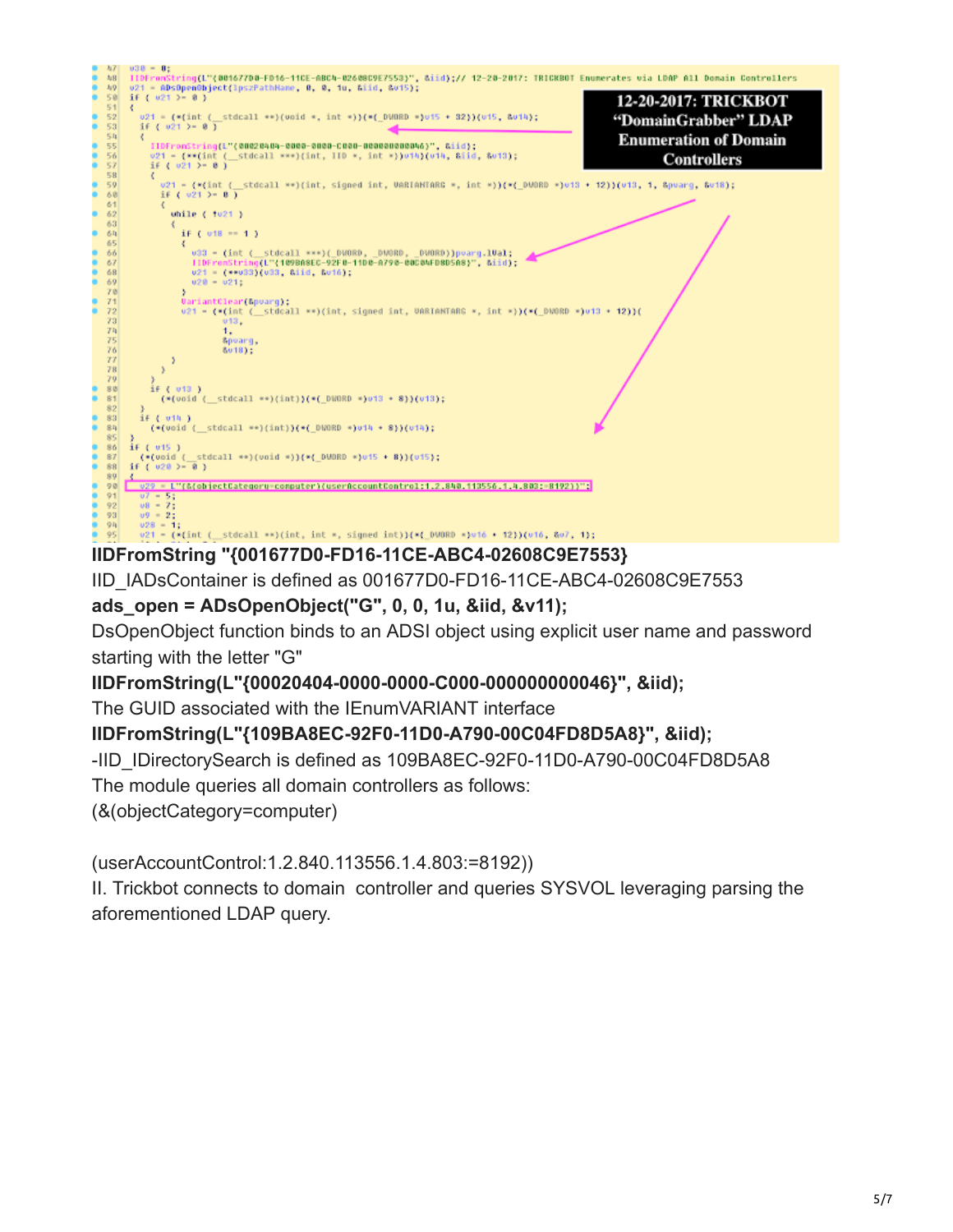

The relevant pseudocoded C++ function is as follows:

```
str_func((int)&name, 260, "%ls", *(_DWORD *)(v6 + 8));
v26 = gethostbyname(&name);
if ( v26 )
{
v25 = (struct in addr *)*v26->h_addr_list;
v2 = inet ntoa(*v25);
 MultiByteToWideChar(0, 1u, v2, -1, &WideCharStr, 32);
 v30 = DsRoleGetPrimaryDomainInformation(0, DsRolePrimaryDomainInfoBasic,
```
&Buffer);

```
 if ( v30 )
```

```
 return v21;
snwprintf_s(&DstBuf, 260u, 260u, L"\\\\%ls\\SYSVOL\\%ls", &WideCharStr, *
```
 $((DWORD^*)\text{Buffer } + 3));$ 

```
 memset(&Dst, 0, 0x20u);
```

```
 lpName = &DstBuf;
```
v30 = **WNetAddConnection2W**((LPNETRESOURCEW)&Dst, 0, 0, 0);

if ( !v30 )

 $\{$ 

finder\_files((int)&DstBuf);

WNetCancelConnection2W(lpName, 0, 0);

III. Finally, Trickbot queries stored domain controller for sensitive XML configurations such as scheduledtasks.xml, datasources.xml printers.xml, and etc.